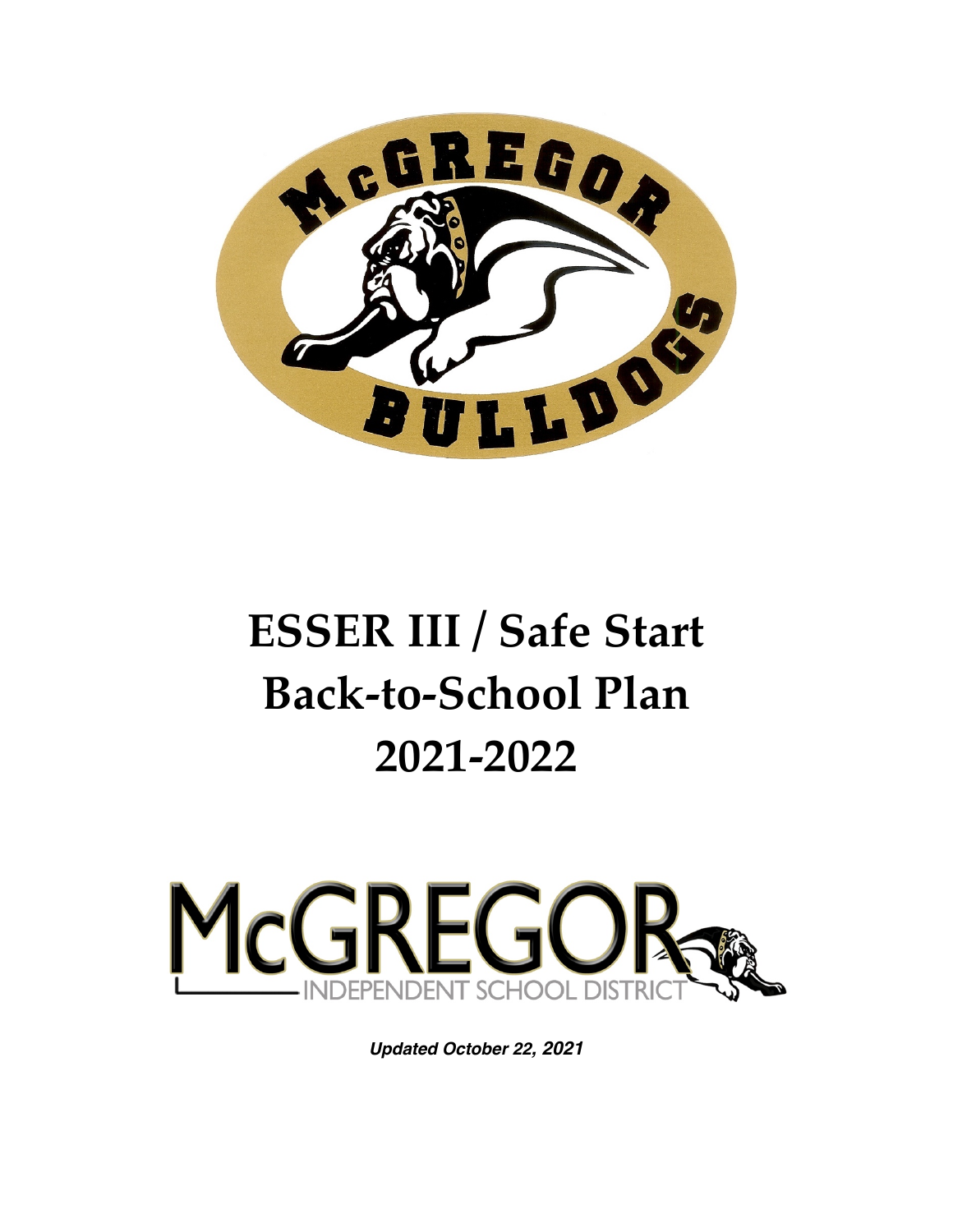# **Table of Contents**

|                             | <b>Phone Directory</b>                       | Page 2 |
|-----------------------------|----------------------------------------------|--------|
|                             | District Plan for Masking and School Closure | Page 3 |
| 2020-2021 Academic Calendar |                                              | Page 4 |
| On-Campus Instruction Plan  |                                              | Page 5 |
|                             | Overview                                     |        |
|                             | First Day of Instruction                     |        |
|                             | Campus Schedules / Hours                     |        |
|                             | Parent / Guardian Role                       |        |
|                             | <b>Campus Visitors / Closed Facilities</b>   |        |
|                             | After Hours Indoor Events                    |        |
|                             | <b>Athletic Events</b>                       |        |
|                             | Health and Hygiene                           |        |
|                             | <b>Cleaning and Disinfecting</b>             |        |
|                             | <b>COVID-Specific Protocols</b>              |        |
|                             | Parent Conferences / Virtual Meetings        |        |
|                             | <b>Students with Disabilities</b>            |        |
|                             |                                              |        |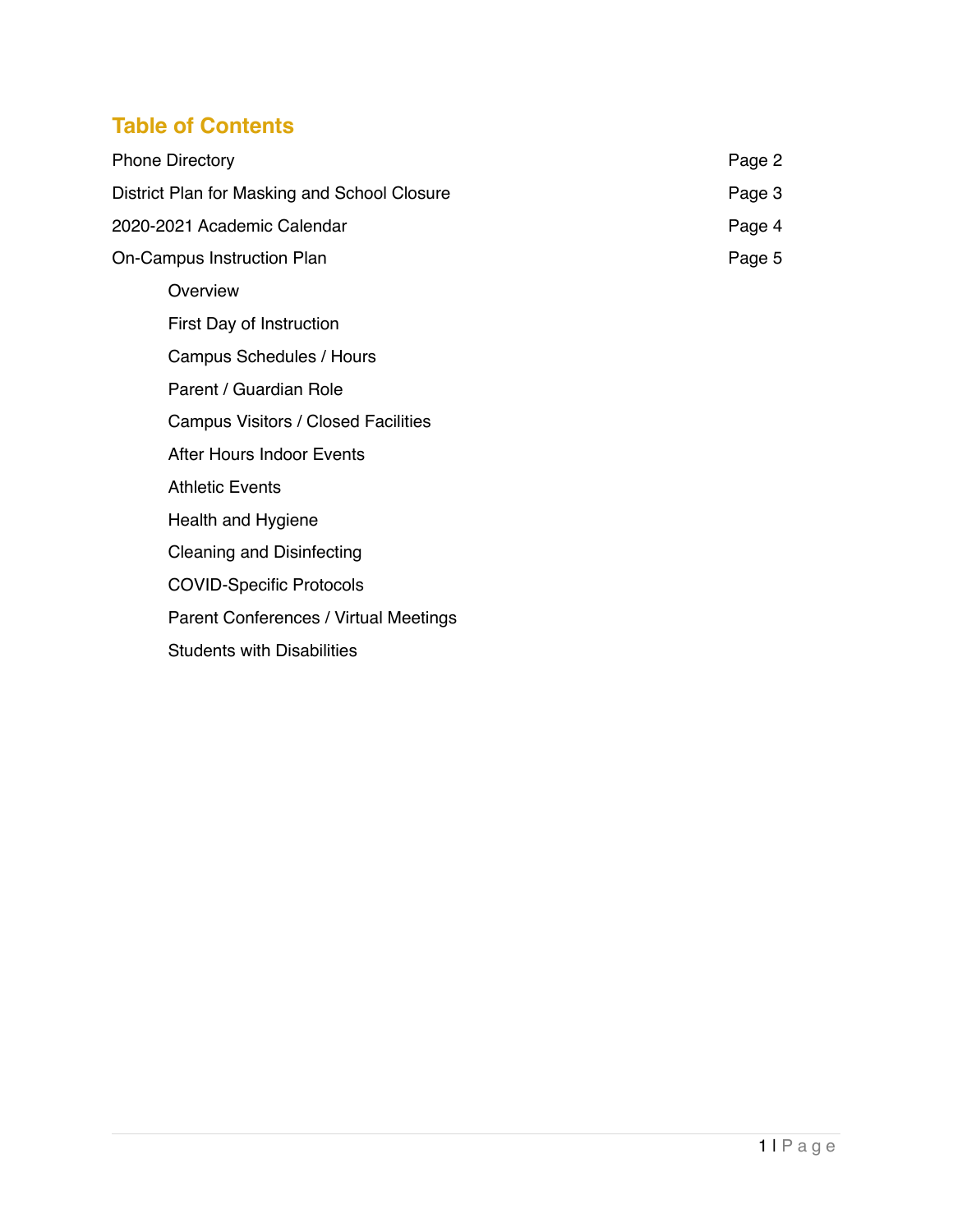# **Phone Directory**

| <b>Administration Building</b>                            | (254) 840-2828 |
|-----------------------------------------------------------|----------------|
| Superintendent - James Lenamon                            |                |
| Curriculum and Instruction - David Everett                |                |
| Maintenance, Operations, and Transportation – Paul Miller |                |
| Technology - Melissa Seward                               |                |
| <b>McGregor Primary School</b>                            | (254) 840-2973 |
| Principal - Cheri Zacharias                               |                |
| <b>McGregor Elementary School</b>                         | (254) 981-3204 |
| Principal - Tonya Burgess                                 |                |
| Assistant Principal - Janis Royal                         |                |
| H.G. Isbill Junior High                                   | (254) 840-3251 |
| Principal - Kelly Tharpe                                  |                |
| <b>Assistant Principal - Tim Seward</b>                   |                |
| <b>McGregor High School</b>                               | (254) 840-2853 |
| Principal - Seth Fortenberry                              |                |
| Assistant Principals - Jason Taylor, Stephanie Zamora     |                |
| <b>Food Service</b>                                       | (254) 840-2665 |
| Food Service Director - Lisa Mays                         |                |
| <b>Special Education</b>                                  | (254) 840-2888 |
| Director - Kevin Harrington                               |                |
| <b>Athletics</b>                                          | (254) 840-3727 |
| Athletic Director - Mike Shields                          |                |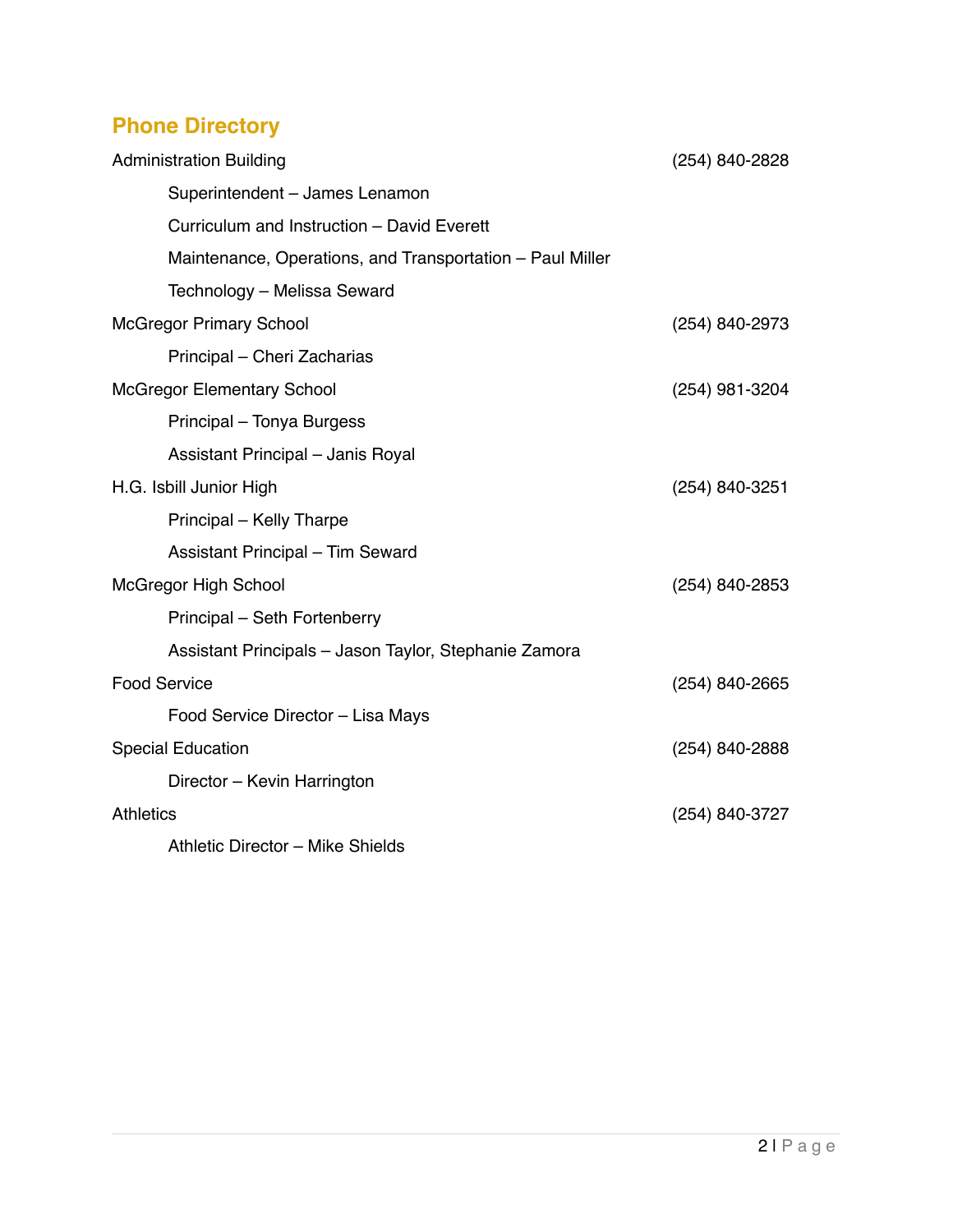## **District Plan for Masking and School Closure**

**STAGE 1:** 

#### **STAGE 2: PREVENTION & MITIGATION MODIFIED OPERATIONS**

**STAGE 3: CAMPUS CLOSURE** 

As long as the COVID positivity rate on a campus remains below 2% during a period of seven calendar days, masks will remain optional for all employees, students, and campus visitors.

If the COVID positivity rate on a campus reaches or exceeds 2% within a seven calendar day period, all employees, students, and campus visitors will be required to wear a face covering for seven calendar days or until the positivity rate drops below 2%, whichever is longer.

If the COVID positivity rate on a campus reaches or exceeds 5% within a seven calendar day period, the campus will be closed for a period of seven calendar days.

| <b>Campus COVID Rate &lt; 2%</b>                                                | $2\% \leq$ Campus COVID Rate $\leq 5\%$                                         | Campus COVID Rate $\geq 5\%$                            |
|---------------------------------------------------------------------------------|---------------------------------------------------------------------------------|---------------------------------------------------------|
| <b>FACE COVERINGS</b><br><b>ENCOURAGED BUT NOT</b><br><b>REQUIRED</b>           | <b>FACE COVERINGS REQUIRED</b>                                                  | <b>CAMPUS CLOSED FOR</b><br><b>SEVEN CALENDAR DAYS</b>  |
| <b>QUARANTINING OF CLOSE</b><br><b>CONTACTS IN THE SAME</b><br><b>HOUSEHOLD</b> | <b>QUARANTINING OF CLOSE</b><br><b>CONTACTS IN THE SAME</b><br><b>HOUSEHOLD</b> | Disinfection of campus including<br>buildings and buses |
| Standard schedule for all<br>students                                           | Standard schedule for all<br>students                                           | All campus auxiliary areas are<br>closed                |
| Monitoring COVID trends                                                         | Monitoring COVID trends                                                         | Extracurricular activities on hold<br>or canceled       |
| Limited visitor access                                                          | Limited visitor access                                                          |                                                         |
| Daily intensive cleaning<br>practices                                           | Daily intensive cleaning<br>practices                                           |                                                         |
| Frequent cleaning of common<br>areas                                            | Frequent cleaning of common<br>areas                                            |                                                         |
| Deep cleaning in classrooms<br>with identified cases                            | Deep cleaning in classrooms<br>with identified cases                            |                                                         |
| Short-term campus closure if<br>necessary                                       | Short-term campus closure if<br>necessary                                       |                                                         |

#### Per CDC guidance issued on 1/29/21 and updated on 6/10/21 and 8/27/21, face coverings are required on school buses. All passengers two years of age & older are required to wear face masks on MISD buses.

Methodology:

- The school's population is the combined number of students and employees on that campus.
- The positivity rate is determined by the number of students and employees that test positive for COVID within the last week divided by the school's population.
- · Seven calendar days is based on a rolling seven calendar day average from each day.
- Monitoring and staging decisions are made on a campus-by-campus basis.

Notes:

- · Decisions are made with the best information available at the time and are subject to change with limited notice.
- Per TEA guidance, individuals who are vaccinated or have tested positive for COVID in the past 90 days are NOT considered close contacts. Proof of vaccination or a positive test may be submitted to be considered for exemption from the quarantining requirement.
- While McGregor ISD will encourage compliance, students and staff members will not be forced to comply with masking recommendations.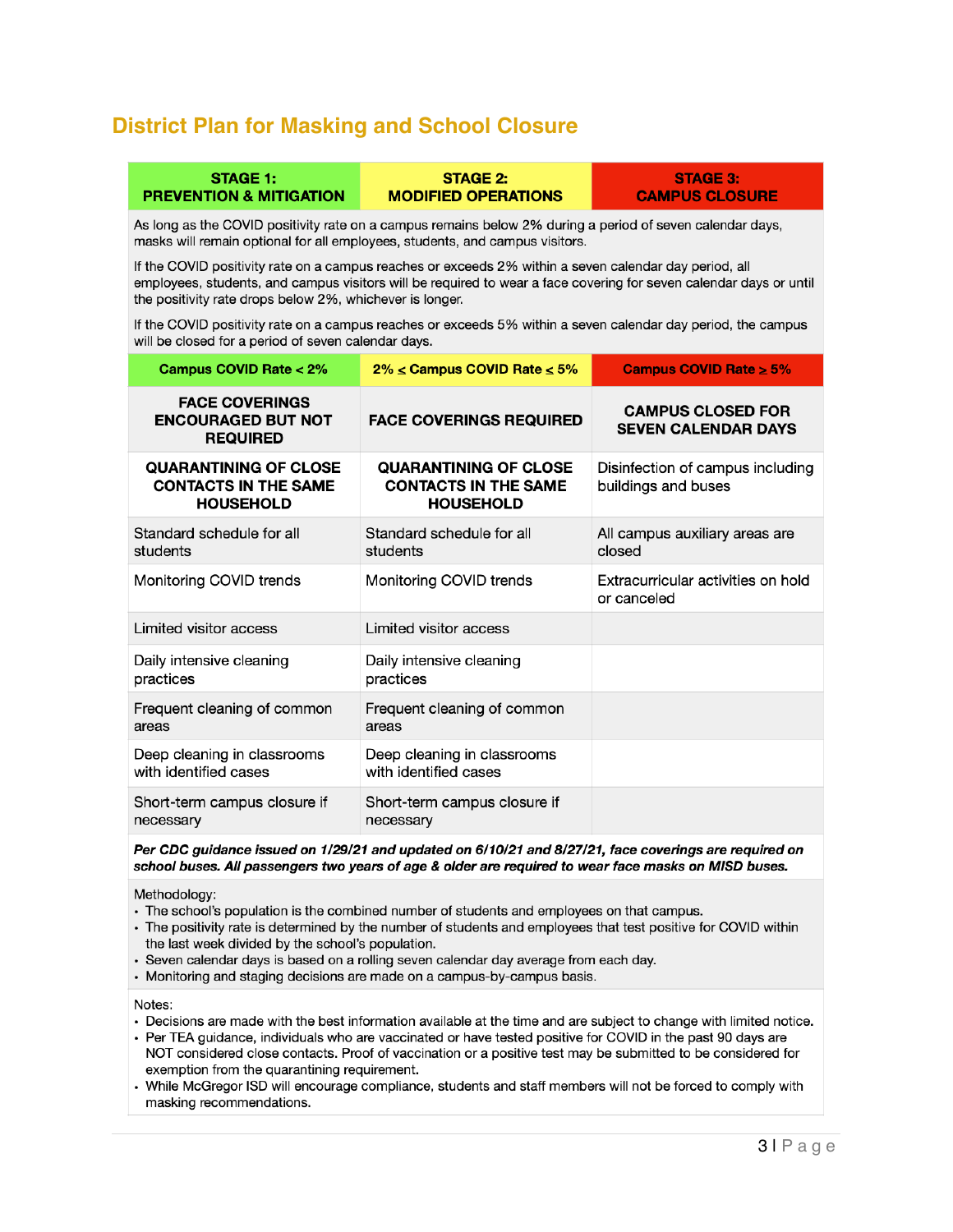# **2021-2022 MISD Academic Calendar**

adopted: 02/25/2021

#### **McGregor Independent School District 2021-2022 DISTRICT CALENDAR**

#### 1st Semester - 82 Days 2nd Semester - 93 Days

|                                                      | zna Semester - 93 Days                                              |                       |              |                     |                 |                           |
|------------------------------------------------------|---------------------------------------------------------------------|-----------------------|--------------|---------------------|-----------------|---------------------------|
| August 2021<br>F<br>TU<br>TH<br>М<br>W               |                                                                     | М                     | TU           | February 2022<br>W  | TH              | F                         |
| 2<br>3<br>4<br>5<br>$\boxed{6}$                      |                                                                     |                       | $\mathbf{1}$ | $\overline{2}$      | 3               | $\overline{4}$            |
| $\overline{9}$<br>12<br>43<br>10<br>11               | <b>REPORTING PERIODS</b><br><b>DAYS</b>                             | $\overline{7}$        | 8            | 9                   | 10              | 11                        |
| 16<br>$\lceil 18$<br>19<br>20                        | 1st Six Weeks<br>27                                                 | 14                    | 15           | 16                  | 17              | 18]                       |
| 17<br>23<br>$\overline{24}$<br>25<br>26<br>27        | 25<br>2nd Six Weeks                                                 | $\widehat{\text{21}}$ | $\sqrt{22}$  | 23                  | 24              | 25                        |
|                                                      | 3rd Six Weeks<br>30                                                 | 28                    |              |                     |                 |                           |
| 30<br>31                                             | 33<br>4th Six Weeks                                                 |                       |              |                     |                 |                           |
|                                                      | 33<br>5th Six Weeks                                                 |                       |              |                     |                 |                           |
| September 2021                                       | 27<br>6th Six Weeks                                                 |                       |              | March 2022          |                 |                           |
| F<br>М<br>TU<br>W<br>TН                              | <b>Total School Days</b><br>175<br>Preparation/Inservice/Comp<br>10 | М                     | TU           | W<br>$\overline{2}$ | TH              | F<br>$\overline{4}$       |
| $\mathbf{1}$<br>3<br>$\overline{2}$                  | 185<br><b>Total Days</b>                                            |                       | $\mathbf{1}$ |                     | 3               |                           |
| $\left($ <sup>6</sup><br>8<br>$10\,$<br>7<br>9       |                                                                     | ⑦                     | $\circledR$  | $\circledcirc$      | $\overline{10}$ | $\overline{\textbf{(1)}}$ |
| 13<br>14<br>15<br>16<br>17                           |                                                                     | 14                    | 15           | 16                  | 17              | 18                        |
| 22<br>23<br>20<br>21<br>24]                          |                                                                     | 21                    | 22           | 23                  | 24              | 25                        |
| $[27]$<br>29<br>30<br>28                             | <b>STUDENT HOLIDAYS</b><br><b>DAYS</b>                              | 28                    | 29           | 30                  | 31              |                           |
|                                                      |                                                                     |                       |              |                     |                 |                           |
| October 2021                                         | Labor Day<br>Sep 6                                                  |                       |              | April 2022          |                 |                           |
| TU<br>W<br>F<br>М<br>TH                              | Thanksgiving<br>Nov 22-26<br><b>Winter Break</b><br>Dec 20-31       | М                     | TU           | W                   | TH              | F.                        |
| $\mathbf{1}$                                         | Martin Luther King, Jr.<br>Jan 17                                   |                       |              |                     |                 | $\mathbf{1}$              |
| $\overline{4}$<br>5<br>$\overline{7}$<br>8<br>6      | Spring Break<br>Mar 7-11                                            | 4                     | 5            | 6                   | 7               | $\bf 8$                   |
| 12<br>13<br>15<br>11<br>14                           | Good Friday/Easter<br>Apr 15, 18                                    | 11                    | 12           | 13                  | $14$ ]          | $\overline{15}$           |
| 22<br>18<br>19<br>21<br>20                           | <b>Inservice Days</b><br>Aug 6, 9-17, Jan 3                         | 18                    | $[19]$       | 20                  | 21              | 22                        |
| 25<br>28<br>29]<br>26<br>27                          | May 26, 27                                                          | 25                    | 26           | 27                  | 28              | 29                        |
|                                                      | Early Release Days Dec 17, May 25                                   |                       |              |                     |                 |                           |
| November 2021                                        |                                                                     |                       |              | May 2022            |                 |                           |
| TU<br>F<br>М<br>W<br>TH                              | <b>Bad Weather Days</b><br>May 26, 27                               | М                     | TU           | W                   | TH              | F.                        |
| 3<br>5<br>[1<br>$\overline{2}$<br>$\overline{4}$     | <b>MHS Graduation</b><br><b>May 27</b>                              | $\overline{2}$        | 3            | $\overline{4}$      | 5               | 6                         |
| 9<br>12<br>8<br>10<br>11                             | <b>May 25</b><br>Last Day of School                                 | 9                     | 10           | 11                  | 12              | 13                        |
| 15<br>19<br>16<br>17<br>18                           |                                                                     | 16                    | 17           | 18                  | 19              | 20                        |
| $\overline{2}$<br>$\sqrt{24}$<br>$\sqrt{25}$<br>(26) |                                                                     | 23                    | 24           | $*25]$              | <b>26w</b>      | 27w                       |
| (23)<br>29<br>30                                     | <b>CODES</b>                                                        | 30                    | 31           |                     |                 |                           |
|                                                      |                                                                     |                       |              |                     |                 |                           |
| December 2021                                        | New Staff Inservice<br>٦I                                           |                       |              | June 2022           |                 |                           |
| TU<br>F<br>М<br>W<br>TH                              | School Holiday (                                                    | М                     | TU           | W                   | TH              | F.                        |
| 3<br>$\mathbf{1}$<br>$\overline{2}$                  |                                                                     |                       |              | $\mathbf{1}$        | $\overline{2}$  | 3                         |
| 6<br>8<br>9<br>10<br>7                               | Reporting Period Begins - [                                         | 6                     | 7            | 8                   | 9               | 10                        |
| $*17]$<br>13<br>15<br>16<br>14                       | Reporting Period Ends - ]                                           | 13                    | 14           | 15                  | 16              | 17                        |
|                                                      |                                                                     | 20                    | 21           | 22                  | 23              | 24                        |
| $\frac{24}{31}$<br>30                                | Bad Weather Days (w)                                                | 27                    | 28           | 29                  | 30              |                           |
|                                                      | <b>Preparation Day/Inservice</b>                                    |                       |              |                     |                 |                           |
| January 2022                                         | High School Graduation                                              |                       |              | <b>July 2022</b>    |                 |                           |
| TU<br>TH<br>F.<br>W<br>M                             |                                                                     | М                     | <b>TU</b>    | W                   | TH              | F.                        |
| $\overline{3}$<br>5<br>$\overline{7}$<br>$[4]$<br>6  | Testing Dates - t                                                   |                       |              |                     |                 | $\mathbf{1}$              |
| $\overline{10}$<br>13<br>14<br>11<br>12              | Early Release Days - * 1:30pm                                       | 4                     | 5            | 6                   | 7               | 8                         |
| 17<br>19<br>20<br>21<br>18                           |                                                                     | 11                    | 12           | 13                  | 14              | 15                        |
| 24<br>25<br>26<br>27<br>28                           |                                                                     | 18                    | 19           | 20                  | 21              | 22                        |
| 31                                                   |                                                                     | 25                    | 26           | 27                  | 28              | 29                        |
|                                                      |                                                                     |                       |              |                     |                 |                           |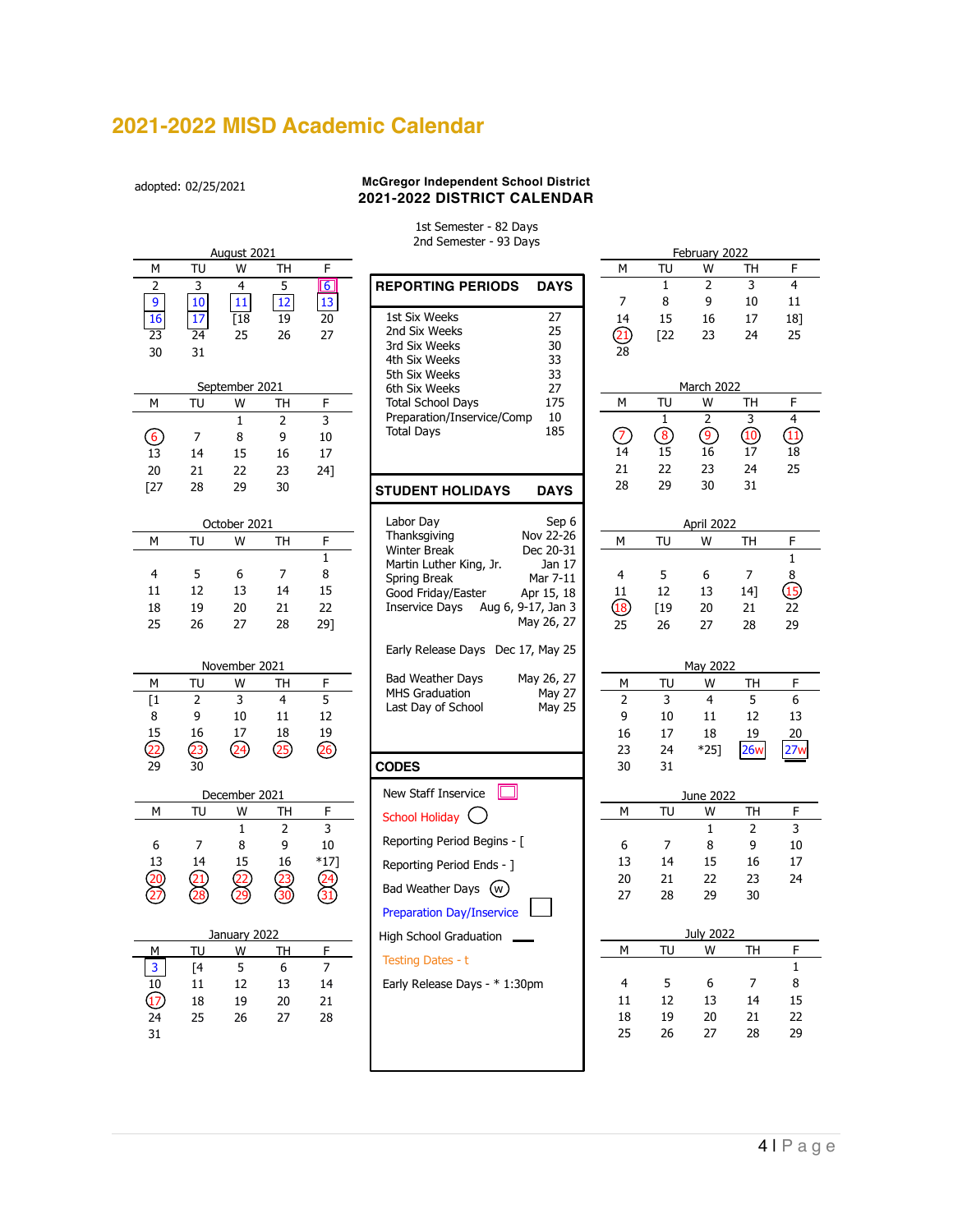## **On-Campus Instruction Plan**

## **Overview**

On Thursday, June 24, 2021, the McGregor ISD Board of Trustees met to make decisions related to the instructional model to be offered in the 2021-2022 school year. Key points that were considered included:

- The lifting of the mask mandate by Gov. Abbott
- The elimination of quarantining requirements by the Texas Education Agency
- The mandate that prohibits teachers from participating in both in-person and remote instruction
- The elimination of funding for remote learners
- The declining number of students participating in remote instruction in MISD
- The wide-spread availability of COVID vaccines
- The overall poor performance of remote learners during the 2020-2021 school year

It was decided that McGregor ISD will open the 2021-2022 school year with in-person/oncampus instruction as the only option for students. The district will continue to develop and revise health and safety protocols for 2021-2022 that are aligned with guidance from federal, state, and local health authorities.

*Please Note: Back to School procedures and protocols are subject to change as updated guidance is provided by the TEA, local/state/federal health officials, or local/state/federal governance.* 

### **First Day of Instruction**

Wednesday, August 18, 2021

### **Campus Schedules / Hours**

- McGregor Primary: 7:50 a.m. 3:30 p.m.
- McGregor Elementary: 7:50 a.m. 3:30 p.m.
- Isbill Junior High:  $8:00$  a.m.  $-3:45$  p.m.
- McGregor High School: 8:00 a.m. 3:50 p.m.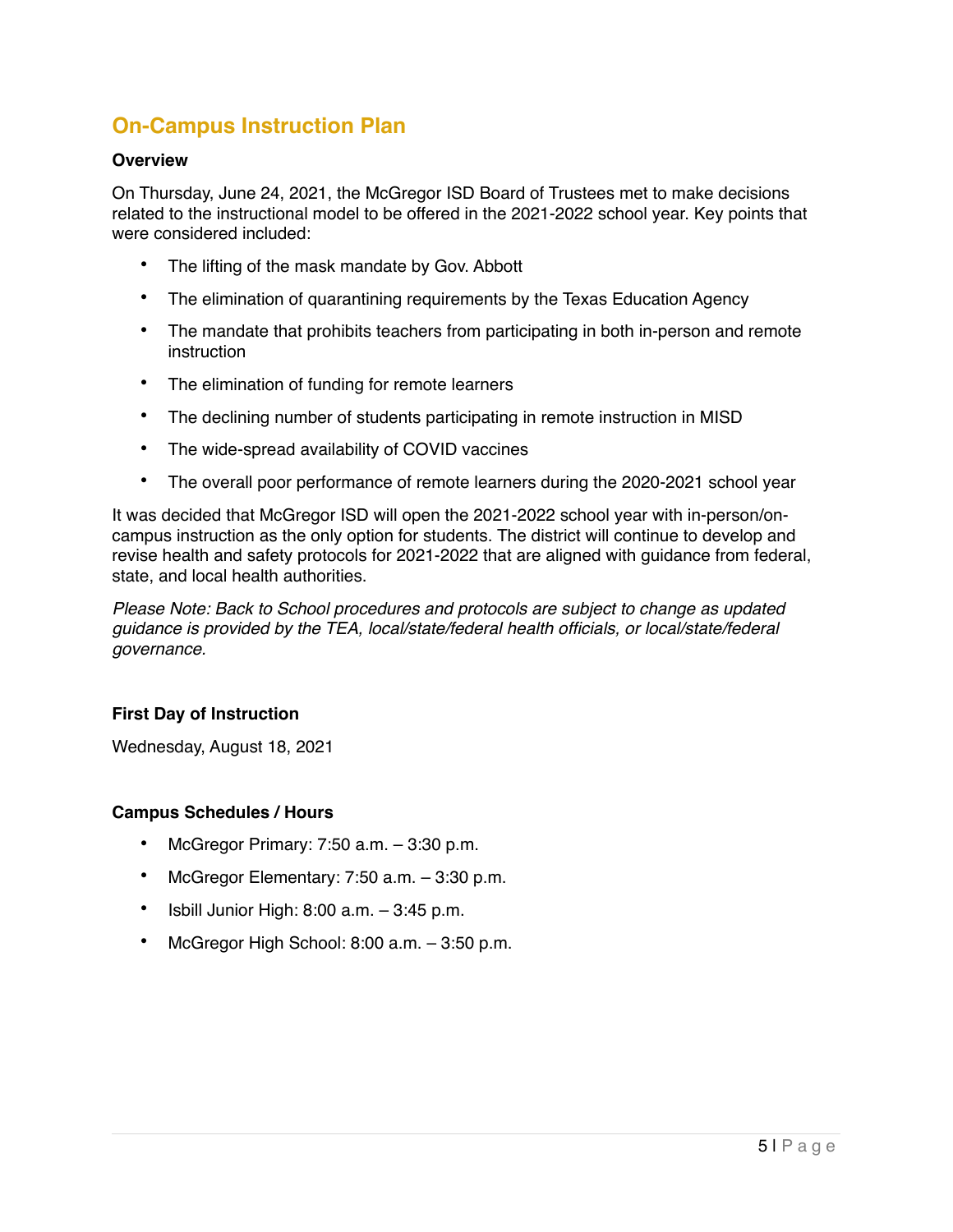## **Parent / Guardian Role**

Parents and guardians should take an active role in their student's education through partnership with their student's campus in the following ways:

- Participating in school functions and parent / teacher conferences
- Keeping the school informed of any changes in telephone numbers, email, or physical addresses
- Checking for communication from the school and reviewing their child(ren)'s work
- Spending time each day reading, writing, listening, practicing math skills, or just talking to their child(ren) about his or her school activities
- Encouraging their child(ren) to be respectful of others within the school community by setting a good example
- Ensuring that COVID positive students do not return to school until all readmission criteria are met

### **Campus Visitors / Closed Facilities**

For the 2021-2022 school year, McGregor ISD will remain closed for breakfast and lunch. In addition, MISD campuses will not accept outside deliveries of food for students or staff.

MISD campuses will be closed to outside vendors and solicitors.

Campus access will be granted for activities including parent teacher conferences/meetings and Admission/Review/Dismissal (ARD) meetings.

### **After Hours Indoor Events**

Indoor events, including fine arts performances and grade level performances, will be scheduled to allow maximum attendance by parents and families.

### **Athletic Events**

Indoor after hours athletic events will be open to the public and subject to any restrictions enacted by federal, state, or local authorities.

All outdoor athletic events will be open to the public and subject to any restrictions enacted by federal, state, or local authorities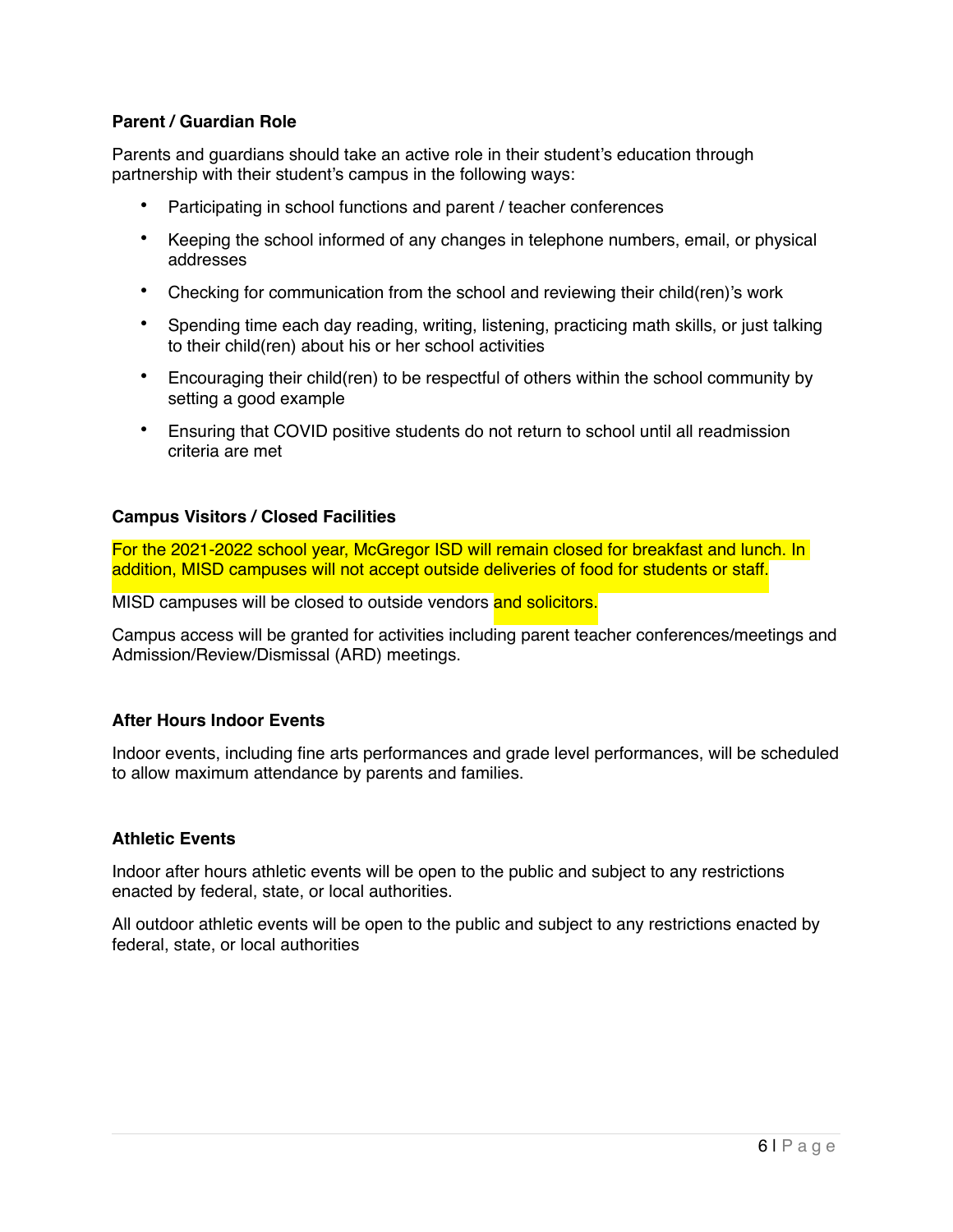## **Health and Hygiene**

McGregor ISD is required to comply with the most up-to-date Executive Orders from Governor Abbott concerning the use or wearing of face coverings. As of March 2, 2021, Executive Order GA-38 lifted the statewide mask mandate. Beginning June 5, 2021, the wearing of masks at all MISD campuses and activities was a matter of personal choice.

Currently, challenges to GA-38 are working their way through the court system. Guidance from the CDC states that passengers 2 years of age and older must wear a mask on buses operated by public school systems.

In addition, to protect the health and safety of all students and staff members, MISD will:

- Limit the sharing of school supplies when possible.
- Remove all non-essential items from classrooms to allow for physical distancing.
- Provide hand sanitizer and opportunities to participate in hand washing activities.
- Maintain existing COVID signage encouraging proper etiquette for coughing and sneezing.
- Continue cleaning protocols established in 2020-2021

MISD has not developed a policy requiring students or staff to be vaccinated for COVID-19.

#### **Cleaning and Disinfecting**

Many lessons were learned during the pandemic. The following pandemic practices will remain in effect:

- All buildings are deep cleaned during the summer months, prior to school opening each year in August. Additional deep cleaning is done during holiday breaks as a general operational procedure.
- All classrooms will be sanitized at the end of each day.
- Staff will have access to disinfectant wipes to sanitize working surfaces and shared objects.
- Contract with a filter replacement service so that HVAC filters are replaced on a regular basis.

### **COVID Specific Protocols**

MISD is required to:

- Exclude from attendance any student or staff member who is COVID positive or who exhibits COVID symptoms
- Provide class work to excluded students via the appropriate learning management system
- Notify local and state health authorities of all lab-confirmed COVID cases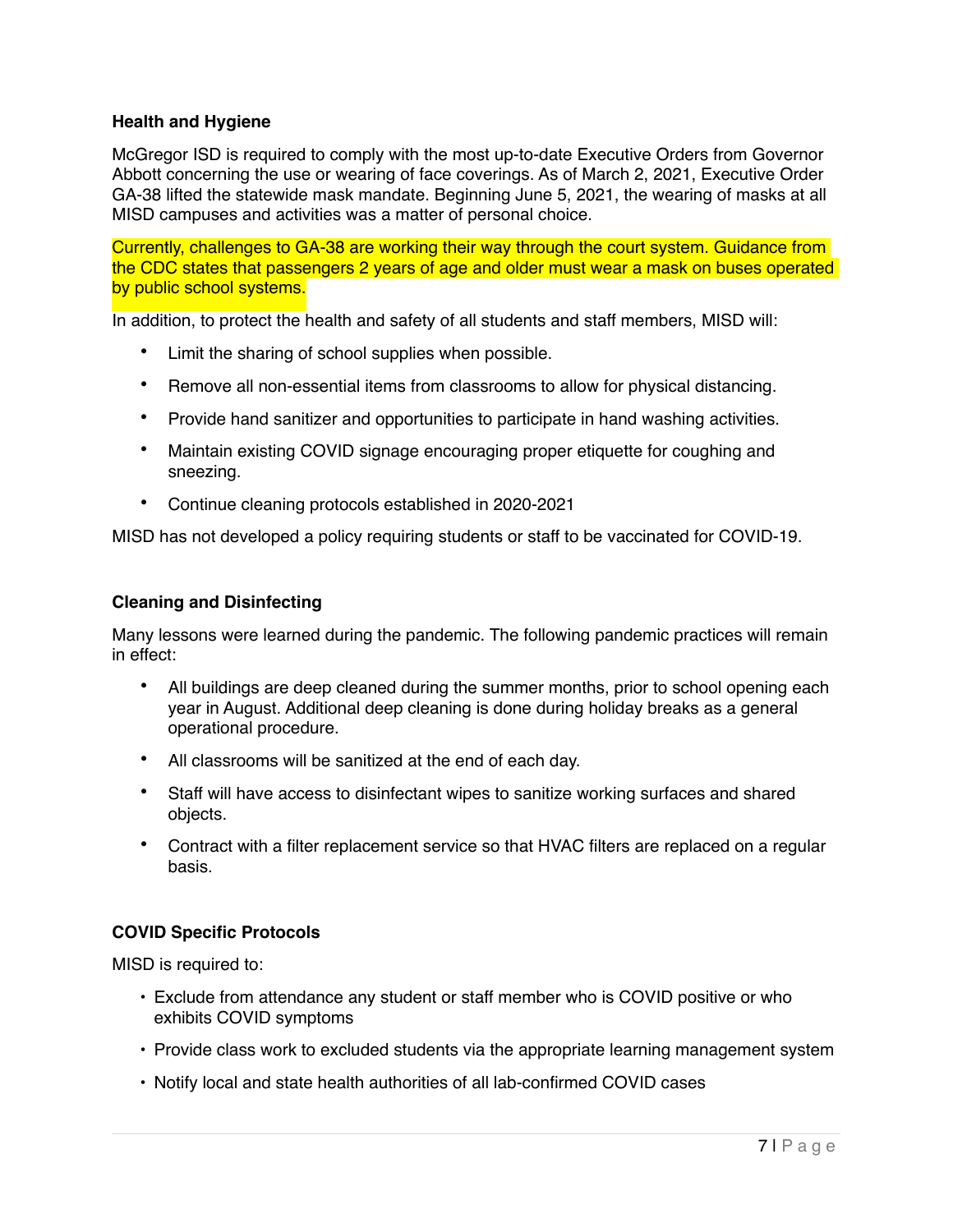TEA guidance allows schools to:

- Require household-based close contact students to quarantine during the stay-at-home period if they are in an area with high or rising COVID case rates. This applies to students who are close contacts because an individual who lives in the same household is COVID-19 positive.
- Siblings may stay at school if they can show they have been fully vaccinated (provide copy of vaccination card) or tested positive for COVID in the last 90 days (provide proof of positive test).
- Require unvaccinated staff members identified as close contacts to test periodically if they choose to remain at work.

MISD will continue to:

- Support the right of individuals to wear masks or face coverings
- Encourage vaccinations as an effective tool to ensure the safety of students and staff
- Offer COVID rapid testing to individual students and staff members as needed and appropriate
- Notify families of positive cases identified among students and staff
- Provide instruction to excluded students via the appropriate Learning Management System
- Provide a link to the MISD COVID Dashboard

MISD will not:

- Require daily attendance checks for excluded students
- Provide daily teacher/student contact for excluded students
- Conduct contact tracing; individuals may make a personal choice to quarantine if they are exposed to COVID
	- Vaccinated individuals are not considered close contacts
	- Individuals who have been COVID positive in the past three (3) months are not considered close contacts

Readmission Criteria for Symptomatic Positive COVID Cases:

- At least 10 days have passed since symptom onset
- Fever free for at least 24 hours without the aid of fever reducing medication
- Symptoms have improved

Readmission Criteria for Asymptomatic Positive COVID Cases:

• At least 10 days have passed since the date of the positive test